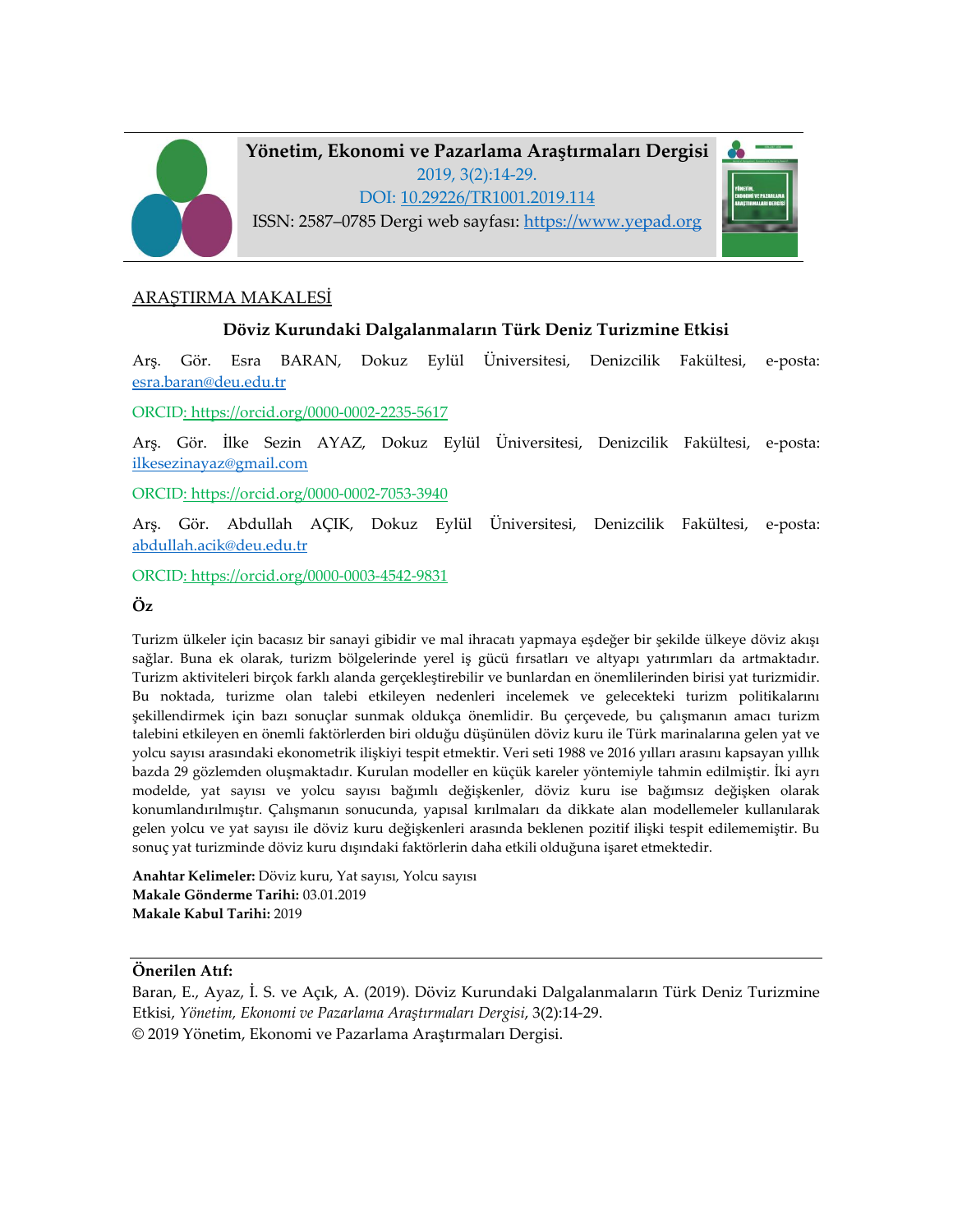

# RESEARCH PAPER

## **The Effect of Exchange Rate Movements on the Marine Tourism of Turkey**

Res. Asst. Esra BARAN, Dokuz Eylül University, Maritime Faculty, e-mail: [esra.baran@deu.edu.tr](mailto:esra.baran@deu.edu.tr) ORCID: https://orcid.org/0000[-0002-2235-5617](https://orcid.org/0000-0002-2235-5617)

Res. Asst İlke Sezin AYAZ, Dokuz Eylül University, Maritime Faculty, e-mail: [ilkesezinayaz@gmail.com](mailto:ilkesezinayaz@gmail.com) ORCID: https://orcid.org/0000[-0002-7053-3940](https://orcid.org/0000-0002-7053-3940)

Res. Asst Abdullah AÇIK, Dokuz Eylül University, Maritime Faculty, e-mail: [abdullah.acik@deu.edu.tr](mailto:abdullah.acik@deu.edu.tr) ORCID: https://orcid.org/0000[-0003-4542-9831](https://orcid.org/0000-0003-4542-9831)

#### **Abstract**

Tourism is like an industry without a chimney for countries and provides an equivalent inflow of foreign currency as exporting goods. In addition, regional labor force opportunities and infrastructure investments also increase in the tourism destinations. Tourism activities can be carried out in many different areas and one of the most important of these is yacht tourism. At this point, it is important to examine the reasons of the changes in the demand for tourism and to present some results in order to shape the future tourism policies. In this context, the purpose of the study is to determine econometric relationship between exchange rate, which is thought to be one of the main determinants of the tourism demand, and the number of foreign yachts and passengers that call Turkish marinas. The data set consists of 29 observations on an annual basis covering the years between 1988 and 2016. The models are estimated by regression analysis using the least squares method. In two separate models, the number of yachts and the number of passengers is selected as dependent variables, and the exchange rate is selected as independent variable. As a result of the study, the expected positive correlation between the number of passengers and yachts arriving in Turkey and exchange rate cannot be identified by the models which take into account structural breaks. This indicates that factors other than the exchange rate are more effective in yacht tourism.

**Keywords**: Exchange rate, Yacht number, Passenger number **Received:** 03.01.2019 **Accepted:** 2019

#### **Suggested Citation:**

Baran, E., Ayaz, İ. S. and Açık, A. (2019). The Effect of Exchange Rate Movements on the Marine Tourism of Turkey, *Journal of Management, Economic and Marketing Research*, 3(2):14-29. © 2019 Yönetim, Ekonomi ve Pazarlama Araştırmaları Dergisi.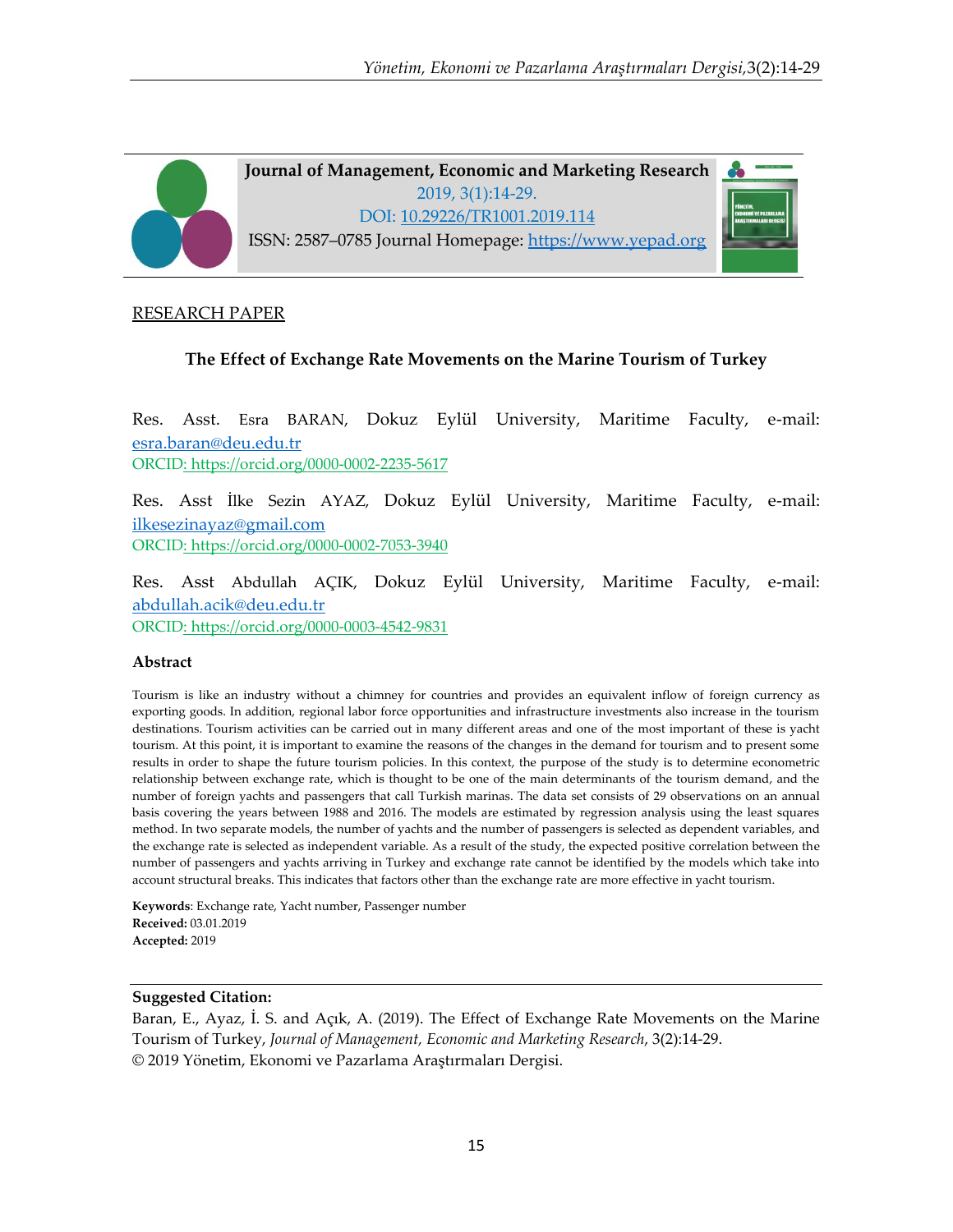# **INTRODUCTION**

The tourism industry, which is defined as smokeless industry, provides foreign exchange inflows especially to developing countries that ensures new employment opportunities, closes the deficits of foreign payments and thus dynamises the economy (Çımat and Bahar, 2003; Uğuz and Topbaş, 2011; Akın, 2018; Buluk and Duran, 2018). It is an industry that combines different activities under a single flag such as marketing services, accommodation and transportation services, food and beverage activities, retail stores and various animation activities (Kara et al., 2012), and its economy has a direct or indirect spillover effect on the related sectors (Proença and Soukiazi, 2008). The purchase of goods and services by tourists creates greater expenditure and revenue in the economy due to the multiplier effect. (Sengupta and Espana, 1994).

Furthermore, tourism provides a number of socio-economic benefits to local community as travel and accommodation areas of tourists are made suitable for these activities. Therefore, investments such as infrastructure, fresh drinking water, electricity, telephone, road and airport directly contribute to the regional economies. (Skerritt and Huybers, 2005). In addition, while the tourism industry provides employment for the trained and skilled workforce, it also provides employment for people who do not have sufficient education (Çetintaş and Bektaş, 2008).

The tourism revenues generated by the visits of foreign tourists to the country where the activities are carried out, is an export revenue for the countries as well as the export of goods (Öncal et al., 2016). So, tourism contributes to the convergence between countries by contributing to the distribution of income from wealthy countries to poorer countries, from developed countries to less developed countries (Bahar and Bozkurt, 2010). Tourism sector in Turkey has entered a period of growth, especially after 1985, the number of tourists has increased and the sector has become an important source of income for the country (Karluk, 1997: 264).

The effects of tourism on the economies of countries are mostly positive. Significant relationships between tourism sector and economic growth have been verified by many studies (Çetintaş and Bektaş, 2008; Bahar and Bozkurt, 2010; Bozkurt and Topçuoğlu, 2013; Kanca, 2015; Özcan, 2015). Therefore, it is important to identify and examine the factors affecting the arrival of tourists visiting the country and to develop strategies and policies for the future. One of the most important of these factors is the exchange rates in the countries. Theoretically, their relationship can be explained as follows; the increase in the exchange rate within the country makes tourism less expensive and therefore tourism revenues also increase thanks to the increasing demand for the tourism. Otherwise, tourism in the country becomes more expensive and the demand for tourism by foreigners decreases (Şen and Şit, 2015). From this point of view, exchange rate can be considered as a determining factor for tourists' interest to the destination countries.

This importance of exchange rate has attracted the attention of many researchers and various empirical studies have been done. Studies in the literature are generally concentrated in 4 areas; studies examining the relationship between exchange rate and tourism demand; studies examining the relationship between exchange rate and tourism income; studies examining the relationship between the exchange rate and the number of tourists. To examine the relationship between the exchange rate and the demand for tourism, the study conducted by Uğuz and Topbaş (2011) has examined the relationship between exchange rate and tourism demand. As a result of the study, they found a statistically significant relationship between exchange rate and tourism demand in the long run. In another study, Sarı et al., (2018) have examined the short and long run causal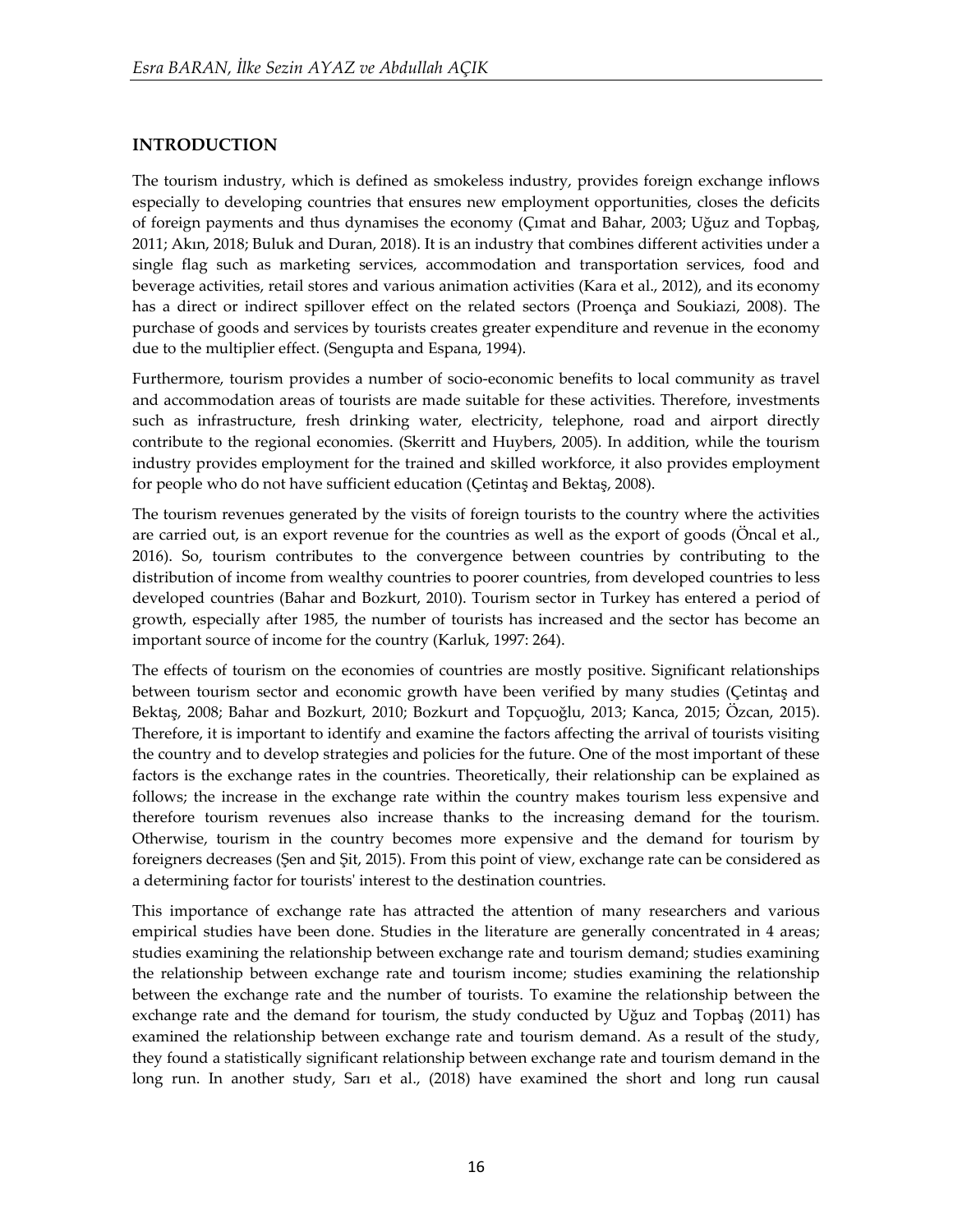relationship between tourism demand and real exchange rate. One-way causality from real exchange rate to tourism demand has been found for Turkey according to the causality analysis. In a study based on shocks, Bozkurt and Pekmezci (2015) have examined the causal relationship between tourism demand shock and exchange rate shock. Theoretically, the authors have hoped that the positive shocks in the exchange rate would make the prices of tourism services cheaper. However, they have found that this the opposite effect has occurred in Turkey. Many studies (Crouch, 1994; İçöz et al., 1998; Webber, 2001; Gagello et al., 2007; Al-mulali et al., 2014; Tang et al., 2014; Sari and Oğuz, 2018; Meo et al., 2018) have examined and verified the relationship between exchange rate and tourism demand, but it is impossible to mention them all. To examine the relationship between the exchange rate and the tourism income, Şen and Şit (2015) have examined the relationship between tourism income and exchange rate with causality analysis. The results of the study have revealed that there is a one-way causality relationship from exchange rate to tourism income. Real exchange rate affects tourism revenues. In another study, Öncel et al., (2016) have found a cointegration relationship between variables. However, they have found that the direction of the relationship was from the tourism income to the real exchange rates. This can be interpreted as increasing tourism income has a benefit for restraining the increase in exchange rates. To examine the relationship between the exchange rate and the tourism number, in the study conducted by Bahar (2007), the effect of exchange rate changes on the number of tourists has been examined. The author has found a significant relationship between variables as a result of the study, they determined that the increase in exchange rate caused an increase in the number of tourists visiting the Turkey. Sevinç (2013) has examined the causal relationship between real US exchange rate and number of tourists visiting the Turkey. As a result of the study, they have found that there is no Granger causality between real exchange rate and number of foreign tourists visiting the Turkey. The significant relationship between the variables is theoretically reasonable, but in many other studies (Mervar and Payne, 2007; Demirel et al., 2008), significant relationships between the exchange rate fluctuations and the number of incoming tourists has not been determined. Despite all these different results, it is not groundless to think that the exchange rate has an impact on the tourism sector and is prone to logic.

Tourism services are composed of many sectors and high value-added yacht tourism is one of the most popular ones. Our country is rich in natural wonders and its three sides are surrounded by seas, so the yacht tourism is positioned as an important source. At this point, it is certain that yacht tourism is affected by the changes in exchange rate. However, in the literature, any empirical study could be spotted on the relationship between yacht tourism and exchange rate. In this context, in this study, it is aimed to provide contribution to the literature by examining the relationship between the US exchange rate, the number of yachts visiting Turkey and the number of foreigners arriving to Turkey by foreign yachts. According to the results of the regression analysis conducted with annual observations between 1988 and 2016, negative relationships have been determined between the variables in contrast to the expectation. This situation has revealed that the other factors are more effective in the determination of demand for Turkey's yacht tourism sector.

The rest of the study is organized as follows; the method and dataset used in the study are introduced in the second section; the results obtained from the analysis are presented and the findings are evaluated in the third section; and finally, conclusions are made in the last section.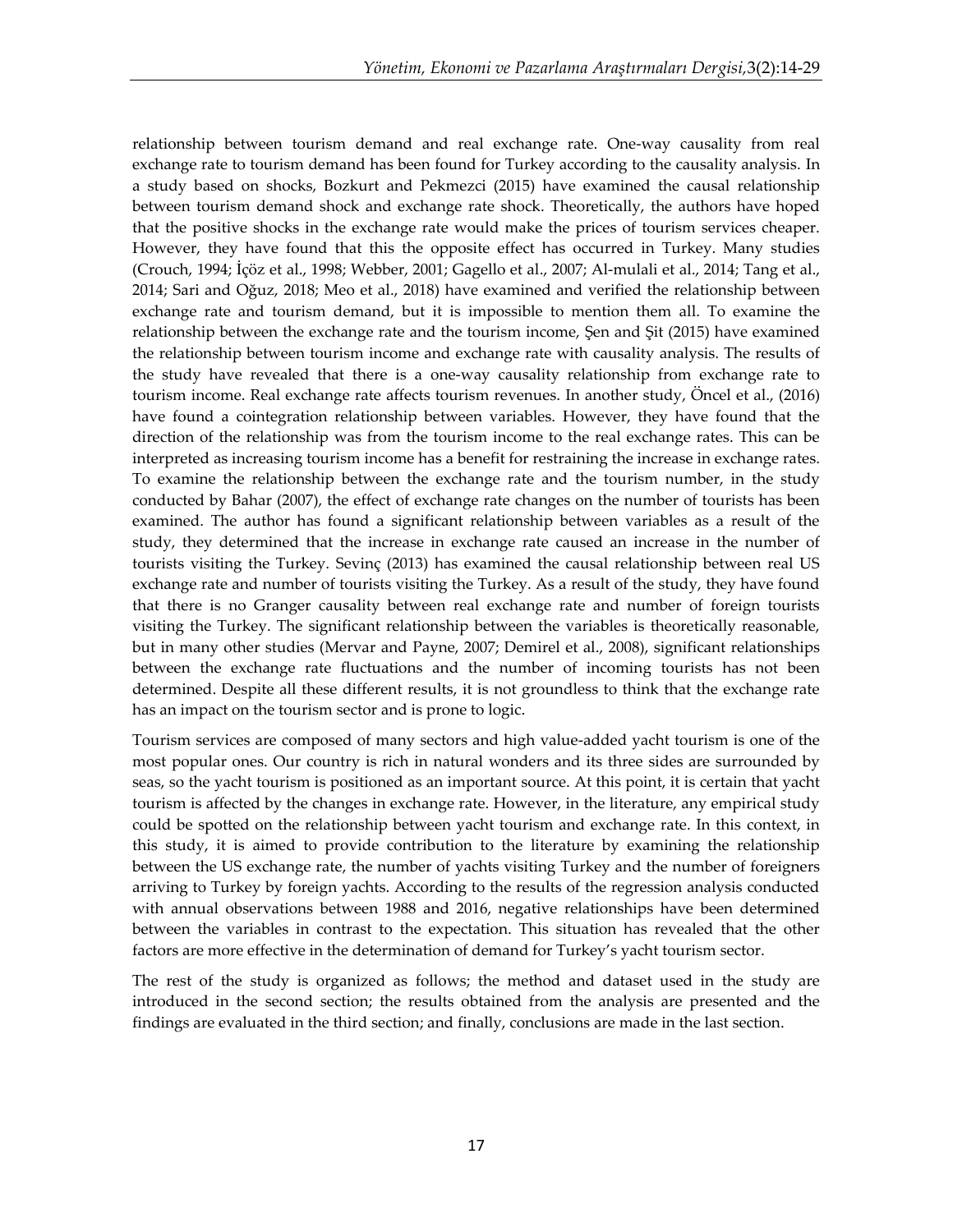## **METHODOLOGY**

In this section, the method and dataset used in the study are introduced. Then, the results of the analyzes with the mentioned econometric method are presented in the next section

## **Regression Analysis**

A variety of econometric methods are used to examine the econometric relationships between variables. One of the most widely used of them is regression analysis as it presents simple method for examining functional relationships between variables (Chatterjee and Hadi, 2015: 1). Application area of the regression analysis are wide and its applications occur in almost every field such as economics, management, engineering, social sciences, physical and chemical sciences, and life and biological sciences (Montgomery et al., 2012: 21).

The expected relationship is expressed in the form of a model connecting the dependent variable and one or more explanatory (independent) variable (Chatterjee and Hadi, 2015: 1). In a theoretical notation, the econometric model can be expressed as follows:

$$
Y = f(X_1, X_2, X_3, \dots, X_i, \varepsilon)
$$

where:

 $Y =$  dependent variable,

X1, X2, X3,…, Xi=set of explanatory variables,

ε=residuals from the model (the part that model cannot explain)

The regression models can be vary according to aim of their usage. The simplest and probably the most commonly applied form is the linear one. The linear regression model can express as:

$$
Y = \beta_0 + \beta_1 X_1 + \beta_2 X_2 + \dots + \beta_i X_i + \varepsilon
$$

The only differences from the previous explanation are βs. They are the coefficients of the model which quantify a direction and strength of the statistical relationships between the dependent variable and individual explanatory variables (Esquerdo and Welc, 2018: 2). These coefficients are very important to understand the direction and strength of the relationship.

In this study, one of the most common and simple versions of regression analysis is used, which is the least squares method. The data in the regression model can be used as raw data and can be used in various forms. One of these forms is the log-log regression models. One attractive specification of the log-log model is that the slope coefficient  $\beta$  measures the elasticity of Y with respect to X. In other words, this helps to determine the percentage change in Y for a given percentage change in X (Gujarati, 2004: 176). This method partially eliminates the difficulty of interpreting the raw data in the econometric analysis. In addition, taking the logarithm of the data increases its processability and makes the discrete data continuous.

In this context, simple linear regression model is constructed as log-log type in this study. In the next section, the data set used in the study is introduced.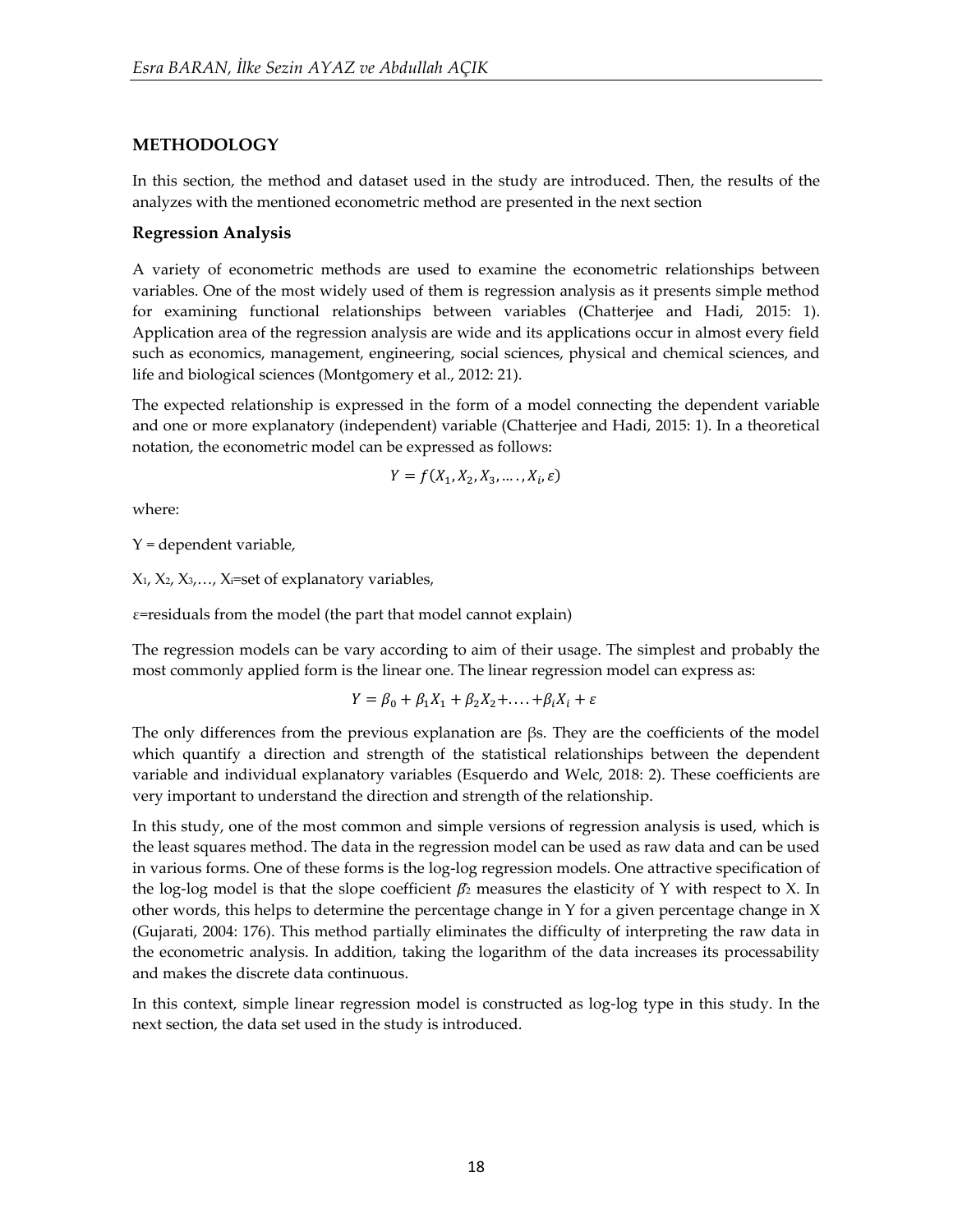## **Data**

The data set consists of 29 observations on an annual basis covering the years between 1988 and 2016. The logarithms are taken to increase the processability of the data and to make the discrete series continuous series.

|                 |          |           |          | Ln          | Ln          |             |
|-----------------|----------|-----------|----------|-------------|-------------|-------------|
|                 | Exchange | Passenger | Yacht    | Exchange    | Passenger   | Ln Yacht    |
| Mean            | 0.999610 | 15291.03  | 4496.586 | $-1.354949$ | 9.572439    | 8.271854    |
| Median          | 1.290000 | 13826.00  | 3554.000 | 0.254642    | 9.534306    | 8.175829    |
| Maximum         | 3.020000 | 26083.00  | 9113.000 | 1.105257    | 10.16904    | 9.117457    |
| Minimum         | 0.001426 | 6628,000  | 1235.000 | $-6.553085$ | 8.799058    | 7.118826    |
| Std. Dev.       | 0.895937 | 5505.991  | 2357.121 | 2.518877    | 0.362361    | 0.545886    |
| <b>Skewness</b> | 0.385512 | 0.530835  | 0.468172 | $-0.921143$ | $-0.038857$ | $-0.029342$ |
| Kurtosis        | 2.199061 | 2.185131  | 1.702487 | 2.310390    | 2.253549    | 1.870973    |
| Jarque-Bera     | 1.493478 | 2.164310  | 3.093672 | 4.675743    | 0.680568    | 1.544426    |
| Probability     | 0.473910 | 0.338865  | 0.212921 | 0.096533    | 0.711568    | 0.461990    |
| Observations    | 29       | 29        | 29       | 29          | 29          | 29          |

**Table 1.** Descriptive Statistics of the Variables Used in the Analysis

Source: TCMB, 2018; YİGM, 2018

Figure 1 shows a graphical representation of the series used in the study. Incoming yacht and passenger numbers are generally parallel to each other. However, there has been a sharp decrease in the number of passengers after 2013. Although some correlations have been observed with the exchange rate at some times, the correlation of the relationship is generally low.



**Figure 1.** Graphical Display of the Raw Variables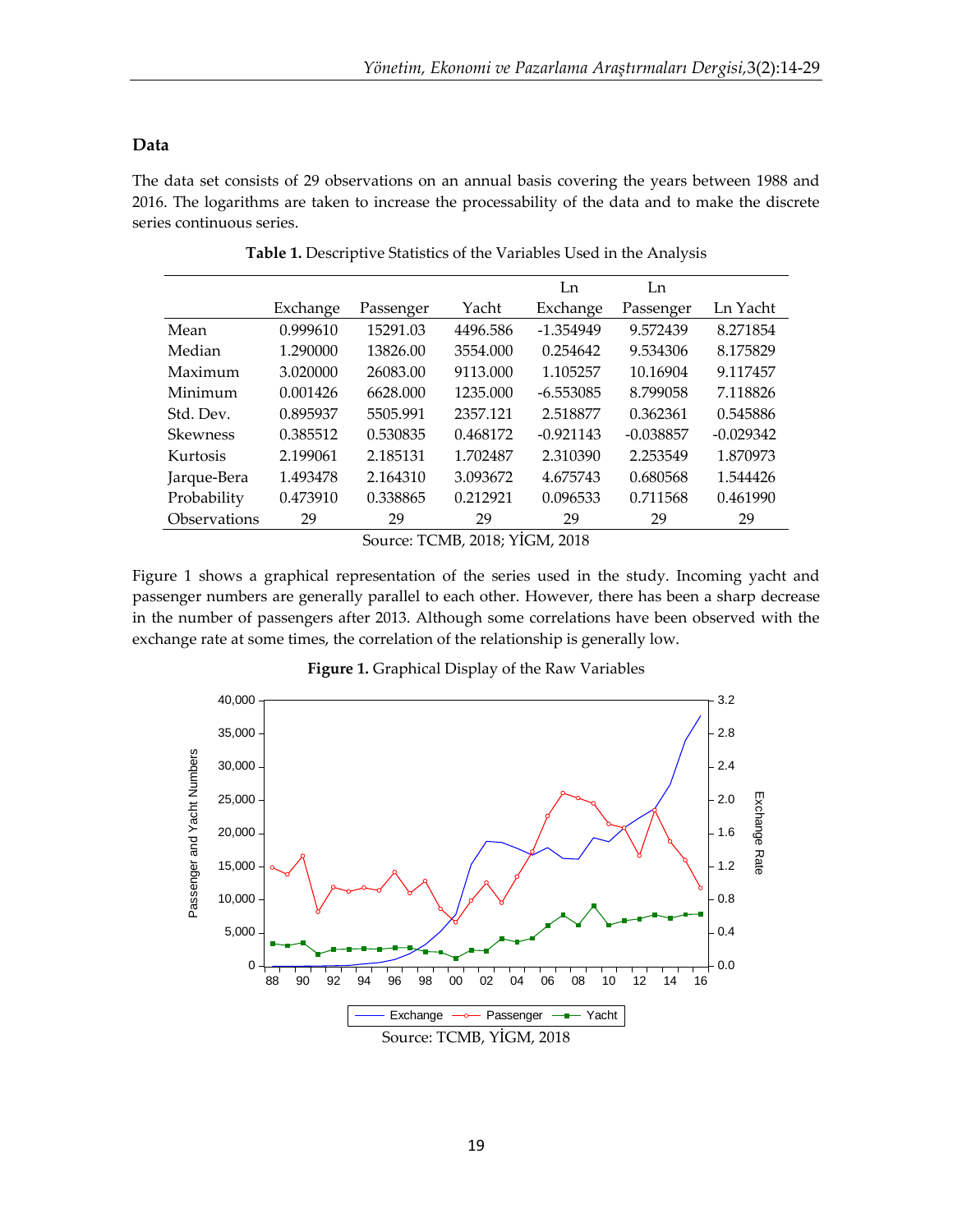# **FINDINGS**

In this section, econometric analyses are applied and the results obtained are discussed. In this direction, firstly, stationarity tests which are the indispensable pre-tests of time series analysis are implemented. Then, the process of modelling econometric relationship between variables is started.

## **Standard Unit Root Tests**

Firstly, some stationarity tests such as Augmented Dickey-Fuller (Dickey and Fuller, 1979), Philips Perron (Phillips and Perron, 1988) and Kwiatkowski-Phillips-Schmidt-Shin (Kwiatkowski et al., 1992) tests are implemented to the series in order to avoid spurious regression problems. If the series are not stationary, they are converted to stationary series by taking their difference. However, it should be avoided to take difference as far as possible since each difference causes loss of information in the series.

According to the results of the augmented Dickey-Fuller (ADF) test, only the exchange rate variable is stationary at level. However, the other series become stationary when the firs differences are taken. So, according to this test exchange rate is I (0) while other variables are I (1). The Phillips-Perron (PP) test also shows the same results as the ADF test and only the exchange rate variable is I (0). However, unlike the first two cases, all series are stationary at levels according to the Kwiatkowski-Phillips-Schmidt-Shin (KPSS) test. These results may indicate that the series are stationary, but some structural breaks in the series may cause inaccurate results such as the presence of the unit roots. Therefore, unit root tests, which take into account structural breaks, are applied in the next section.

|             |                      |                      | Level            |            | <b>First Difference</b> |
|-------------|----------------------|----------------------|------------------|------------|-------------------------|
|             | <b>Variable</b>      | Intercept            | <b>Trend and</b> | Intercept  | <b>Trend and</b>        |
|             |                      |                      | Intercept        |            | Intercept               |
| ADF         | Exchange Rate        | $-4.22***$           | $-0.69$          | $-2.14$    | $-3.08$                 |
|             | Yacht Number         | $-0.41$              | $-2.73$          | $-7.99***$ | $-8.03***$              |
|             | Passenger Number     | $-1.97$              | $-2.27$          | $-6.51***$ | $-6.37***$              |
| PP          | Exchange Rate        | $-2.91$ <sup>*</sup> | $-0.87$          | $-2.14$    | $-2.98$                 |
|             | Yacht Number         | $-0.78$              | $-2.73$          | $-7.87***$ | $-7.91***$              |
|             | Passenger Number     | $-1.93$              | $-2.19$          | $-6.51***$ | $-6.37***$              |
| <b>KPSS</b> | <b>Exchange Rate</b> | $0.60***$            | $0.17***$        | $0.43**$   | $0.10*$                 |
|             | Yacht Number         | $0.51**$             | $0.12**$         | $0.18^*$   | $0.13**$                |
|             | Passenger Number     | $0.32^*$             | $0.10^*$         | $0.12*$    | $0.12**$                |

|  | <b>Table 2. Unit Root Test Results</b> |
|--|----------------------------------------|
|--|----------------------------------------|

ADF and PP CVs for Intercept: -3.69 for 1%, -2.97 for 5%, -2.63 for 10%. ADF and PP CVs for Trend and Intercept: -4.32 for 1%, -3.58 for 5%, -3.23 for 10%. KPSS CVs for Intercept: 0.73 for 1%, 0.46 for 5%, 0.34 for 10%. KPSS CVs for Trend and Intercept: 0.21 for 1%, 0.14 for 5%, 0.11 for 10%. Significance Degrees: \* denotes 10%, \*\* denotes 5%, \*\*\* denotes 1%.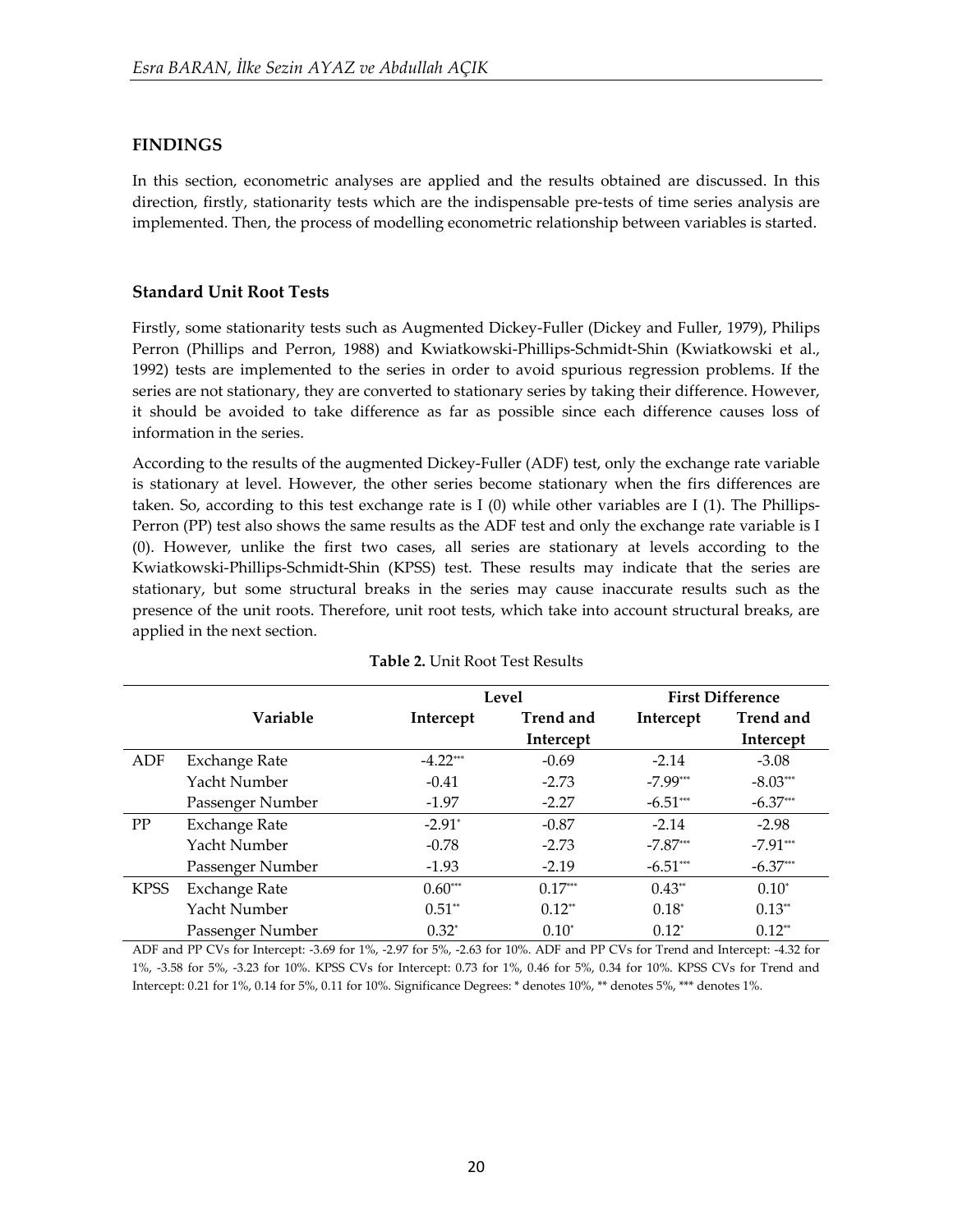# **Unit Root Tests with Structural Breaks**

Five of the tests that implement unit root analysis by taking into consideration the breaks in the series are applied to the dataset. These tests are able to analyze both the break in level and the break in the level and trend. These implemented tests are respectively Zivot and Andrews (1992), Lee and Strazicich (2013) Narayan and Popp (2010), Lee and Strazicich (2003) and CiS and Sanso (2007). Information criteria is selected as Akaike (AIC) for the analysis. Also trimming rate is selected as 0.10 to eliminate extreme values that may distort test results. The results obtained are presented in Table 3.

|                    | <b>Break in level</b> |                                               |            | Break in level and trend |            |            |
|--------------------|-----------------------|-----------------------------------------------|------------|--------------------------|------------|------------|
| <b>Test Items</b>  | Passenger             | Yacht                                         | Exchange   | Passenger                | Yacht      | Exchange   |
|                    |                       | One break ADF test (Zivot and Andrews, 1992)  |            |                          |            |            |
| <b>ADF</b> Stat    | $-3.20$               | $-3.36$                                       | $-3.62$    | $-2.88$                  | $-2.93$    | $-5.00**$  |
| <b>Break Date</b>  | 2003                  | 2004                                          | 1992       | 2004                     | 2004       | 1999       |
| Fraction           | 0.55                  | 0.58                                          | 0.17       | 0.58                     | 0.58       | 0.41       |
| Lag                | 2.00                  | 2.00                                          | 2.00       | 2.00                     | 2.00       | 2.00       |
|                    |                       | One break LM test (Lee and Strazicich, 2013)  |            |                          |            |            |
| LM Stat            | $-2.15$               | $-2.68$                                       | $-2.59$    | $-4.53**$                | $-4.55**$  | $-2.98$    |
| <b>Break Date</b>  | 2003                  | 2002                                          | 2003       | 2004                     | 2002       | 2006       |
| Fraction           | 0.55                  | 0.51                                          | 0.55       | 0.58                     | 0.51       | 0.65       |
| Lag                | 0.00                  | 0.00                                          | 2.00       | 0.00                     | 0.00       | 2.00       |
|                    |                       | Two breaks ADF test (Narayan and Popp, 2010)  |            |                          |            |            |
| <b>ADF</b> Stat    | $-3.46$               | $-4.88**$                                     | $-5.57***$ | $-6.02^*$                | $-8.48^*$  | $-6.88*$   |
| <b>Break Dates</b> | 2002, 2004            | 1996, 2001                                    | 1992, 2002 | 1998, 2007               | 1998, 2008 | 1999, 2008 |
| Fractions          | 0.51, 0.58            | 0.31, 0.48                                    | 0.17, 0.51 | 0.37, 0.69               | 0.37, 0.65 | 0.41, 0.72 |
| Lag                | 2.00                  | 1.00                                          | 1.00       | 2.00                     | 1.00       | 1.00       |
|                    |                       | Two breaks LM test (Lee and Strazicich, 2003) |            |                          |            |            |
| LM Stat            | $-2.59$               | $-3.73*$                                      | $-2.92$    | $-5.72**$                | $-6.13**$  | $-4.50$    |
| <b>Break Dates</b> | 2003, 2005            | 2002, 2005                                    | 1993, 2003 | 1998, 2006               | 1998, 2006 | 1996, 2006 |
| Fraction           | 0.55, 0.62            | 0.51, 0.62                                    | 0.20, 0.55 | 0.37, 0.65               | 0.37, 0.65 | 0.31, 0.65 |
| Lag                | 0.00                  | 0.00                                          | 2.00       | 0.00                     | 0.00       | 2.00       |
|                    |                       | Two breaks KPSS test (CiS and Sanso, 2007)    |            |                          |            |            |
| <b>KPSS</b> test   | 0.20                  | $0.13***$                                     | $0.09**$   | 0.14                     | 0.35       | $0.06***$  |
| <b>Break Dates</b> | 2003, 2005            | 2002, 2005                                    | 1993, 1997 | 1999, 2007               | 1999, 2007 | 1993, 2002 |
| Fraction           | 0.55, 0.62            | 0.51, 0.62                                    | 0.20, 0.34 | 0.41, 0.69               | 0.41, 0.69 | 0.20, 0.51 |

|  | <b>Table 3.</b> Unit Root Test Results with Structural Breaks |  |
|--|---------------------------------------------------------------|--|
|  |                                                               |  |

Symbols correspond to \*10%, \*\*5%, \*\*\*1% confidence intervals.

The results show that all the variables are stationary when the structural breaks are considered by many tests. Only, the number of passengers cannot be determined as stationary by any test considering the break in levels. However, when the tests considering the breaks in level and trend are examined, the stationarity of the variable is confirmed. These tests can also determine the structural break date(s) in the series. When the number of passengers is examined in terms of the break in the level, the 2003 year stands out in both single and double break tests. On the other hand, break in trend and level tests for the same variable indicate the 2004 and 2007 years mostly. When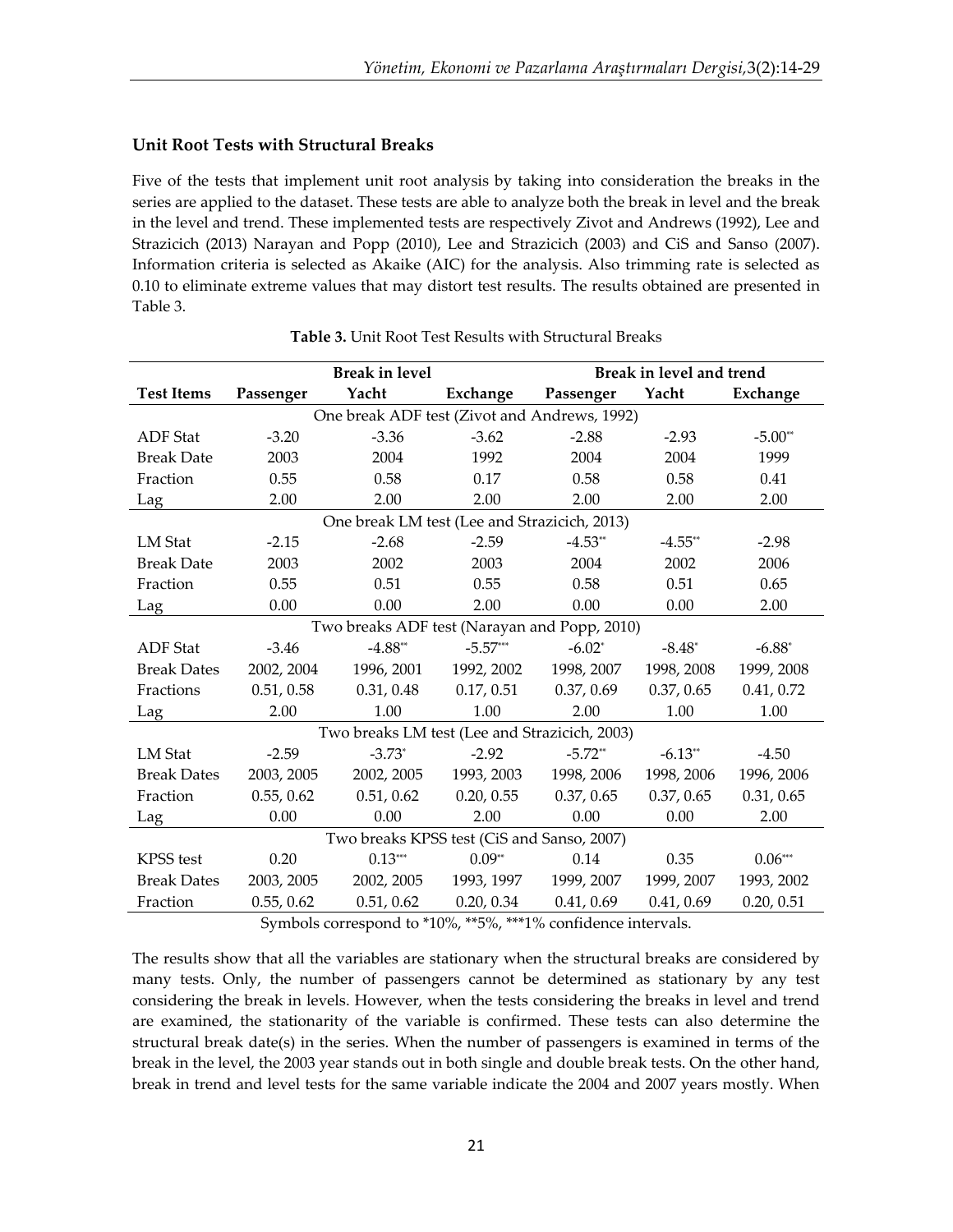the breakdown dates of yacht numbers variable are examined, it is seen that 1998, 2002 and 2004 years have come to the fore. On the break dates related to the exchange rate variable, 1993, 1999 and 2003 years attract the attention.

It is inevitable for the established regression model to have possible structural breaks since the series include many structural breaks. Therefore, regression equations are examined structurally after the estimation, and the results are interpreted considering the breaks in the next section.

### **Regression Model Estimation for Yacht Number**

The regression model established within the framework of the purpose of the research is as below. The number of yachts calling at Turkish ports is dependent variables, and the exchange rate is the independent variable in the model. Thus, the effect of exchange rate on the yacht number in Turkey is tested whether the relationship is statistically significant or not.

#### $lnYacht_t = ln\beta_1 + \beta_2 l$

Then the model is run with an econometric software and the results are presented in Table 4. According to the results, the F statistic shows the significance of the model as a whole, while the probability values in the lines of the variables show the significance of each variable. The model is significant both as a whole and as variables. The positive coefficient of exchange rate indicates a positive relationship between variables. According to the coefficient, an increase of 10% in exchange rate results in an increase of 1% in yacht number. However, the explanation power of the model is 25% and is quite low. Given the level and trend breaks found in the unit root tests, the source of the low power of explanation can be understood, and this makes the reliability of the model questionable. Therefore, goodness of fit of the model checked and a structural break test is applied.

| <b>Variable</b>    | Coefficient | <b>Std. Error</b>   | t-Statistic | Prob.    |
|--------------------|-------------|---------------------|-------------|----------|
| $Ln$ EXC           | 0.115950    | 0.035236            | 3.290688    | 0.0028   |
| $\mathsf{C}$       | 8.428961    | 0.099424            | 84.77785    | 0.0000   |
| R-squared          | 0.286255    |                     | F-statistic | 10.82862 |
| Adjusted R-squared | 0.259820    | Prob. (F-statistic) |             | 0.002786 |

**Table 4.** Regression Results for Yacht Number

The Actual-Fitted-Residual graph, one of the tools that show how successful the predicted model is, is presented in the Part A of Figure 2. As seen in the figure, the results predicted by the estimated model in the middle parts of the real value are quite unsuccessful. The reason for this is seem as a level shift in the yacht number variable. In order to determine this, Quandt-Andrews breakpoint test which is originally introduced by Quandt (1960) and later developed by Andrews (1993) and Andrews and Ploberger (1994) is applied to the model. The idea behind the test is performing single Chow breakpoint test at every observation between two dates (Gómez-Puig and Sosvilla-Rivero, 2014).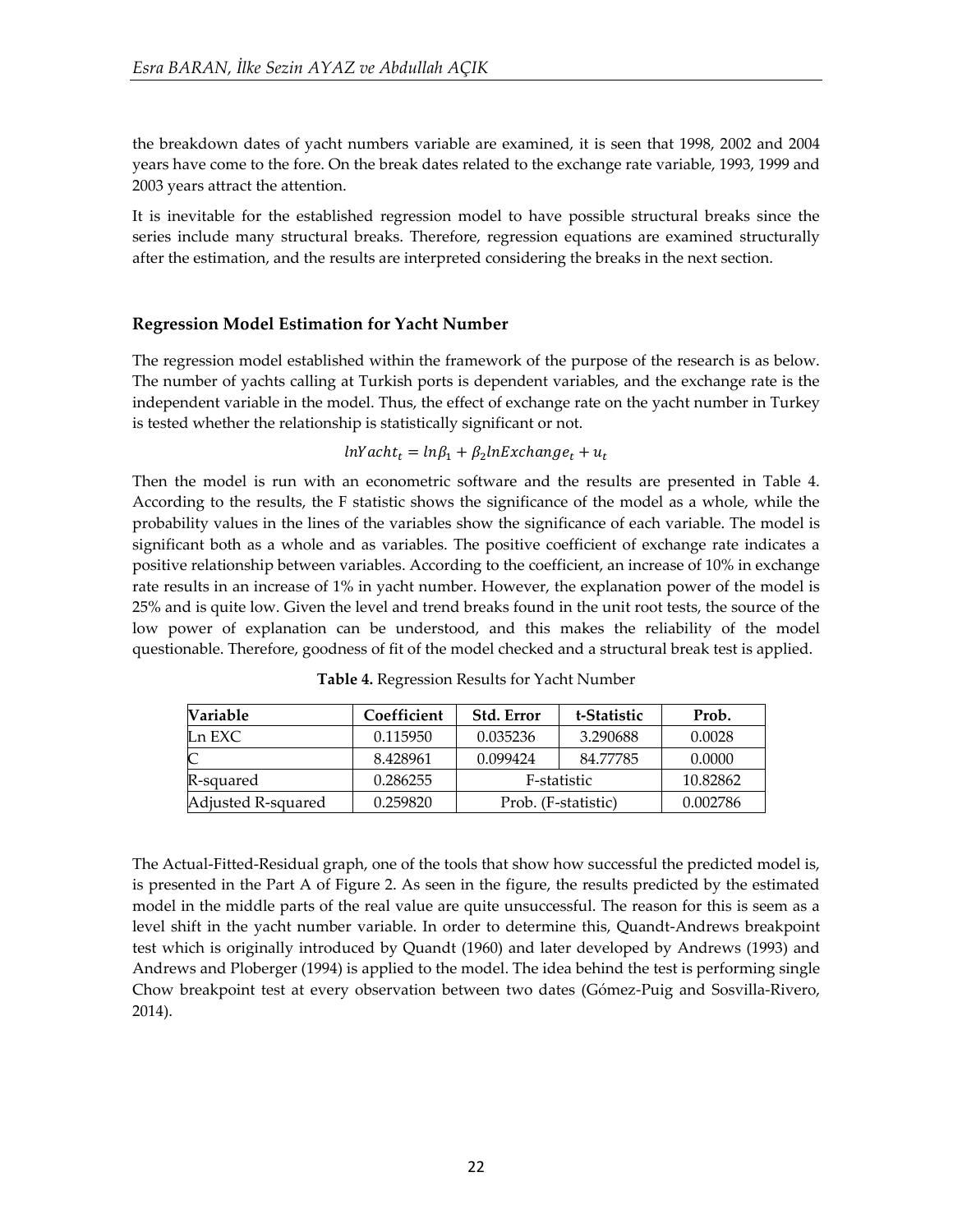

**Figure 2.** Regression Model Fitness of Good before and after Dummy Variable

Quandt-Andrews test is applied and the results are presented in Table 5. The null hypothesis of this test is that there is no break in the model. According to the results, null hypothesis is rejected and a breakpoint is detected in the model in 2003. Then, including the year 2003, a dummy variable is formed that covers the years after that date. In other words, a dummy variable with a value of "1" is formed between 2003 and 2016 years. Then the dummy variable is added to the independent variables and the regression model is re-estimated.

| <b>Statistic</b>                | Value    | Prob.  |
|---------------------------------|----------|--------|
| Maximum LR F-statistic (2003)   | 39.69552 | 0.0000 |
| Maximum Wald F-statistic (2003) | 79.39103 | 0.0000 |
| Exp LR F-statistic              | 16.95932 | 0.0028 |
| Exp Wald F-statistic            | 36.70555 | 0.0410 |
| Ave LR F-statistic              | 14.69683 | 0.0002 |
| Ave Wald F-statistic            | 29.39366 | 0.0002 |

**Table 5.** Quandt-Andrews unknown breakpoint test

The results of the re-estimated regression model are presented in Table 6. Before going into the results, it is useful to browse the graph in Part B of Figure 2. This graph shows the goodness of fit of the new model. As shown, the harmony between the green line indicating the value of the yacht number value that the model predicted and the red line indicating the actual value increases. Thanks to the dummy variable, the level shift is added to the model. If the regression model is interpreted, the model is significant as a whole according to the F statistic. Also, three variables, including the dummy variable, are all significant. The new model's explanatory power also increases to 79%. The coefficient of the dummy variable indicates that there has been a 112% increase in the yacht number calling at Turkish ports in 2003 independently of the other variables. However, the coefficient of the exchange rate variable becomes negative in the new model and shows that the 10% increase in the exchange rate causes a 0.5% decrease in the number of yachts.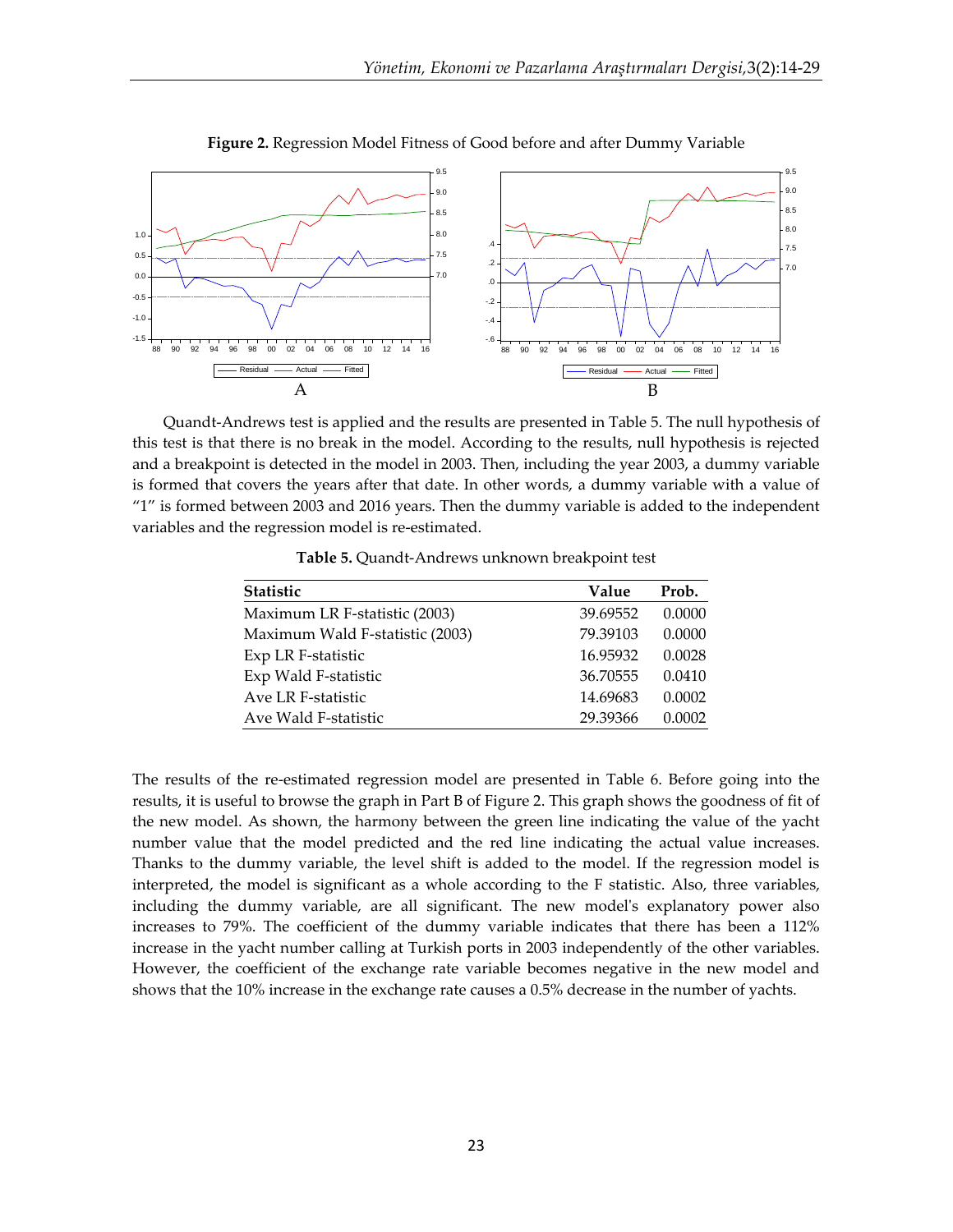| Variable           | Coefficient | Std. Error | t-Statistic         | Prob.    |
|--------------------|-------------|------------|---------------------|----------|
| Ln EXC             | $-0.051684$ | 0.028332   | $-1.824209$         | 0.0796   |
| $\subset$          | 7.656426    | 0.110214   | 69.46872            | 0.0000   |
| Dummy              | 1.129757    | 0.140331   | 8.050671            | 0.0000   |
| R-squared          | 0.795654    |            | F-statistic         | 50.61745 |
| Adjusted R-squared | 0.779935    |            | Prob. (F-statistic) | 0.000000 |

**Table 6.** Regression Results for Yacht Number

#### **Regression Model Estimation for Passenger Number**

In the second model of the study, the relationship between the number of passengers and the exchange rates is examined. The regression model is as below, the number of passengers is dependent, and the exchange rate is independent variables. Thus, the effect of exchange rate on the yacht number in Turkey is tested.

 $lnPassenger_t = lnβ_1 + β_2l$ 

Then the model is estimated through an econometric software and the results are presented in Table 7. According to the results, while the F statistic indicates the significance of the model as a whole, the probability value of each variable shows the significance of the each one. Both models and variables are significant. The coefficient of the exchange rate variable is positive and indicates a 10% increase in the exchange rate resulting in a 0.4% increase in the number of passengers. However, the power of the model is 10% and this is a very low power. For this reason, as in the first model, goodness of fit graph and Quandt-Andrews breakpoint test are used to reconstruct the model.

**Table 7.** Regression Results for Passenger Number

| Variable           | Coefficient | <b>Std. Error</b>   | t-Statistic | Prob.    |
|--------------------|-------------|---------------------|-------------|----------|
| Ln EXC             | 0.047325    | 0.026145            | 1.810148    | 0.0814   |
|                    | 9.636562    | 0.073771            | 130.6276    | 0.0000   |
| R-squared          | 0.108223    |                     | F-statistic | 3.276637 |
| Adjusted R-squared | 0.075195    | Prob. (F-statistic) |             | 0.081417 |

The Actual-Fitted-Residual graph for the estimated regression model is presented in the Part A of Figure 3. As can be seen from the graph, the estimated value is far from the actual value in the middle and end of the data set. This situation can be interpreted as a precursor of a level break in the variables. As the model tries to estimate the number of passengers linearly, the power of explanation remains extremely low. In order to determine possible level breaks, Quandt-Andrews breakpoint test is applied to the model.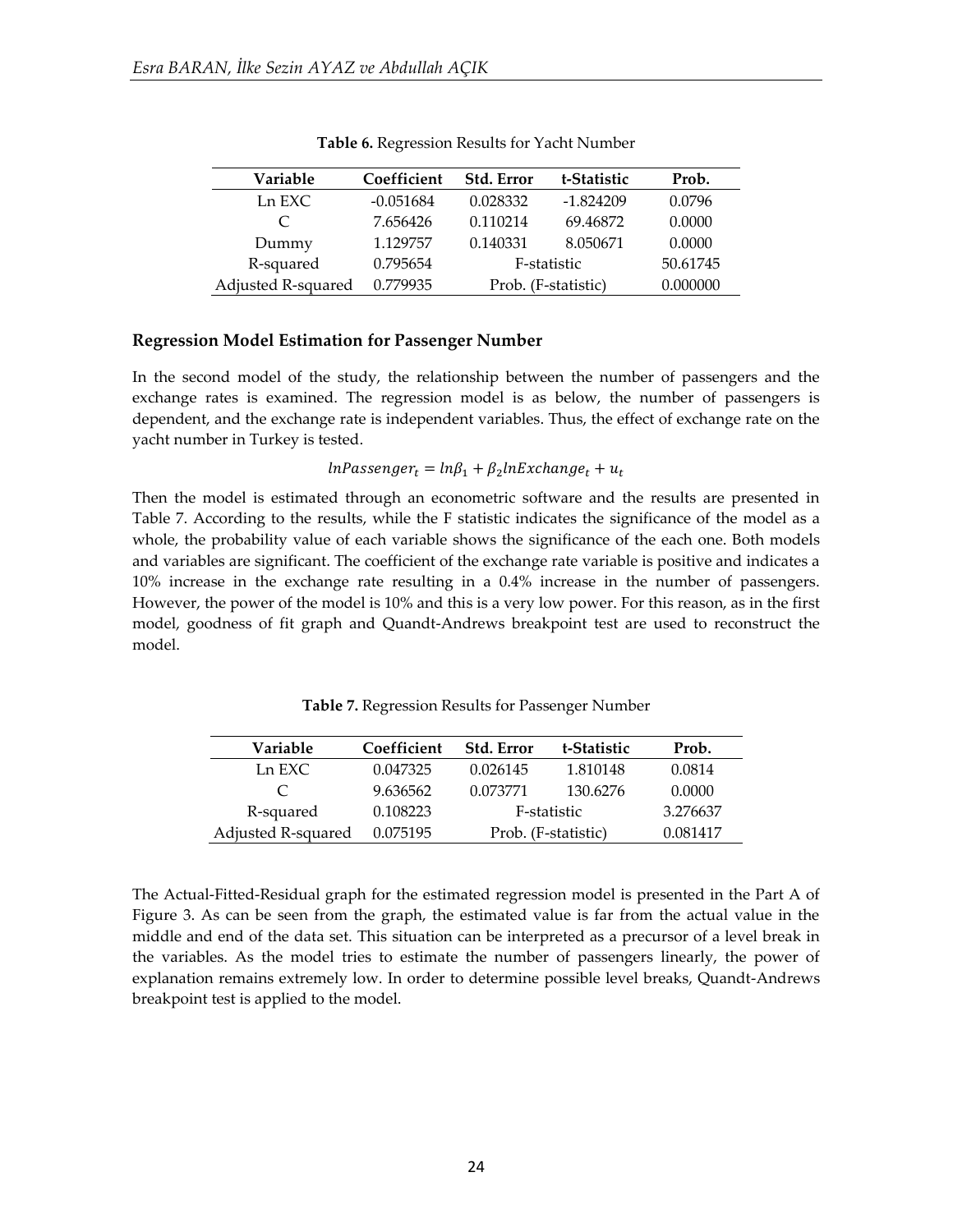

**Figure 3.** Regression Model Fitness of Good before and after Dummy Variable

Quandt-Andrews breakpoint test is applied to the model and the obtained results are presented in Table 8. The null hypothesis, which indicates that there is no breakpoint in the model, is rejected and a break in 2005 is found. Then, a dummy variable with a value of "1" is formed between 2005 and 2016 years, and the regression model is re-estimated.

**Table 8.** Quandt-Andrews unknown breakpoint test

| Statistic                       | Value    | Prob.  |
|---------------------------------|----------|--------|
| Maximum LR F-statistic (2005)   | 29.11099 | 0.0000 |
| Maximum Wald F-statistic (2005) | 58.22197 | 0.0000 |
| Exp LR F-statistic              | 11.71174 | 0.0000 |
| Exp Wald F-statistic            | 26.12903 | 0.0000 |
| Ave LR F-statistic              | 7.470860 | 0.0002 |
| Ave Wald F-statistic            | 14.94172 | 0.0002 |

Table 9 presents the results of the regression model, which is re-estimated by adding the dummy variable to the independent variables. It is useful to examine the new goodness of fit chart in Part B of Figure 3 before interpreting the regression results. As can be seen, the new value is more compatible with the actual value. According to the results of the new model, the model is significant as a whole and all of the variables are also significant. In addition, the power of the model is increased to 64%. The coefficient of the dummy variable indicates a 69% increase in the number of passengers in 2005, independent of the other variables. However, as in the first yacht number model, the exchange rate coefficient turns to negative, and the 10% increase in exchange rate implies a 0.4% decrease in passenger numbers.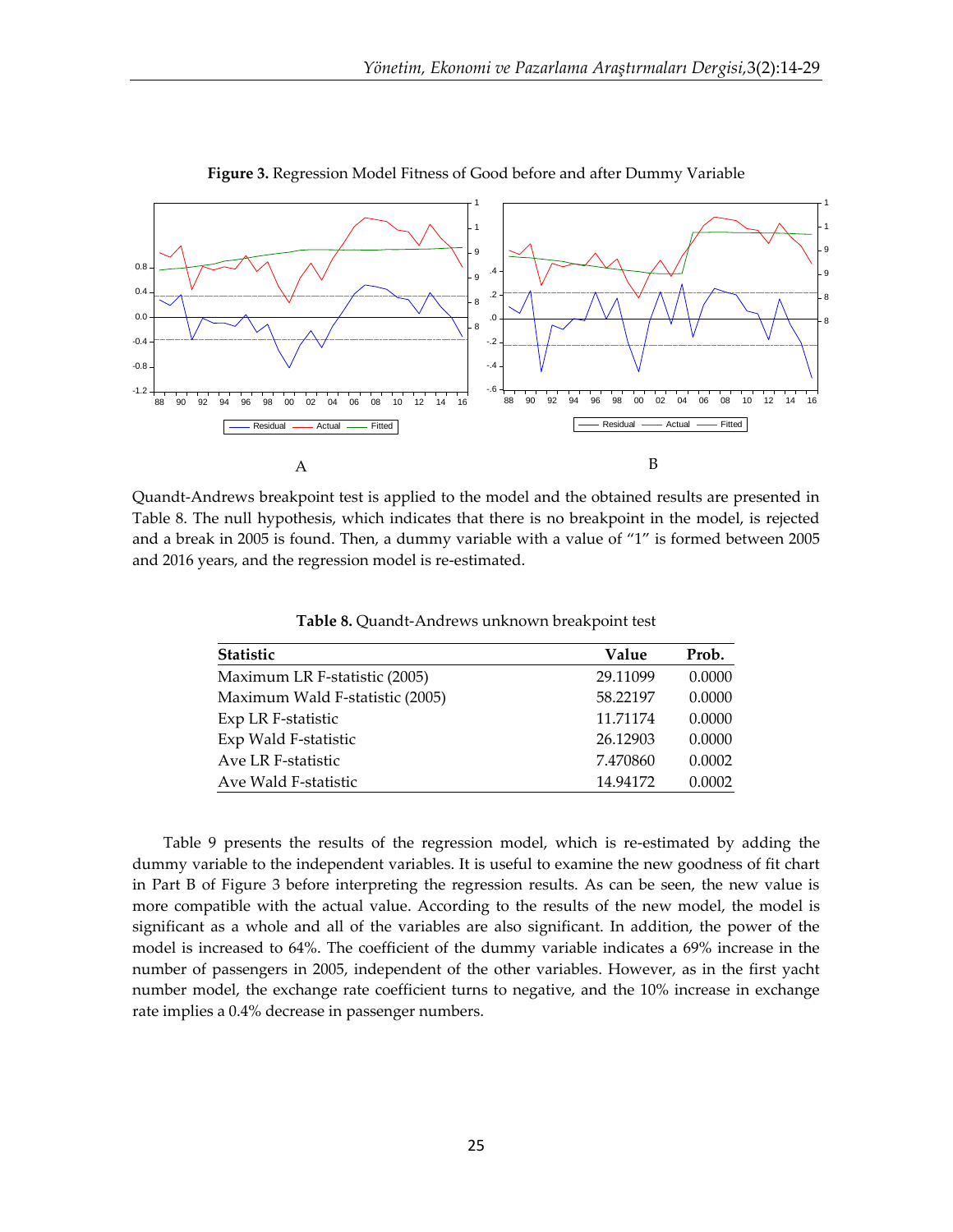| Variable                    | Coefficient | Std. Error          | t-Statistic | Prob.    |
|-----------------------------|-------------|---------------------|-------------|----------|
| Ln EXC                      | $-0.042291$ | 0.022058            | -1.917267   | 0.0663   |
| $\mathcal{C}_{\mathcal{C}}$ | 9.227422    | 0.080643            | 114.4232    | 0.0000   |
| Dummy                       | 0.695310    | 0.110850            | 6.272531    | 0.0000   |
| R-squared                   | 0.645171    |                     | F-statistic | 23.63734 |
| Adjusted R-squared          | 0.617876    | Prob. (F-statistic) |             | 0.000001 |

|  | Table 9. Regression Results for Passenger Number |  |
|--|--------------------------------------------------|--|
|  |                                                  |  |

### **CONCLUSION**

At the beginning of the study, the increasing exchange rate is assumed to make Turkey more attractive to foreign tourists. As a result, the study has not revealed the expected positive relationship between exchange rate and yacht and passenger numbers. Although the first models have positive relations, their explanatory powers and consistencies are not satisfactory. Then, the re-estimated models that take into account structural breaks give negative relations. This relationship is negative both in the number of yachts and the number of passengers. These results may be caused by many factors apart from the exchange rate such as;

- There may be some problems with the quality of the services offered by the companies in Turkey.
- Turkey's regional rivals may be offering better and more convenient service.
- Some legislative arrangements on yacht tourism may be compelling for tourists.
- Recently, rising fuel prices in dollar terms may prevent yachts from navigating over long distances.
- The USD exchange rate, which is also appreciated in the global markets, may also impose additional cost burdens on the citizens of other countries as the dollar is charged in the facilities.
- Cheapening of tourism services in Turkey may generate a perception about low quality and may affect the plans of tourists.

The results of the research can be interpreted as the impact of the exchange rate on yacht tourism in Turkey is insignificant and the impact of the other factors is much more effective. However, the increase in exchange rates may also generate positive effects on tourism demand as theoretically and empirically indicated by some studies in the literature. In order to turn this exchange rate increase into an opportunity in our country in recent years, the following headings can be taken into consideration; improvements in other factors affecting yacht tourism; identifying the demands of incoming tourists; examination of tourism policies and services in other countries that are attractive for the yacht sector; identification and elimination of bureaucratic problems for business stakeholders; performing ads of Turkey better in the international arena; increasing the number of destinations that can be visited by yachts in Turkey. These headings can be reproduced and are all worth examining separately.

The limitations of the study are mainly related to the available data set. The recent increase in foreign exchange could not been reflected in the study as the yacht and passenger statistics have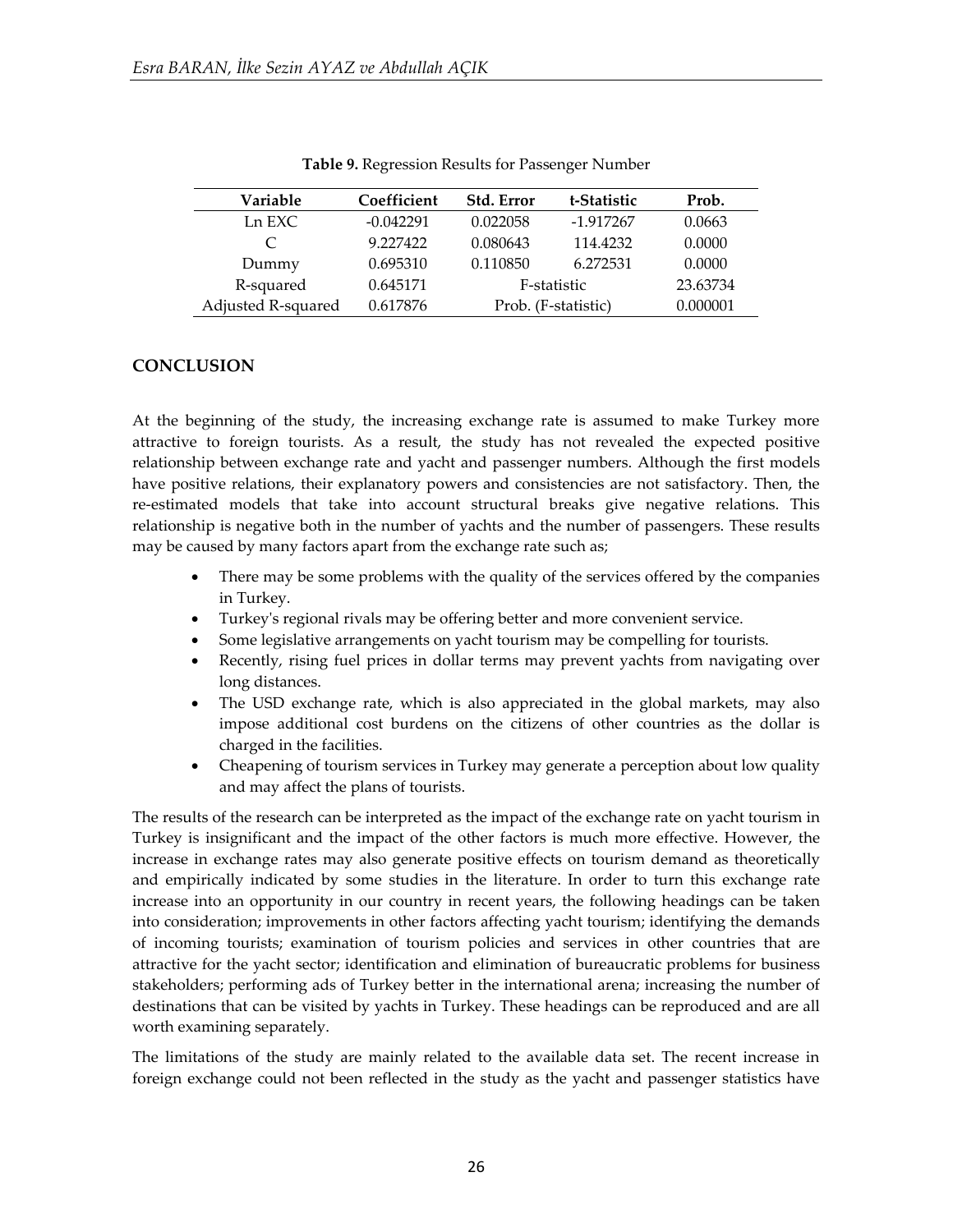been published until 2016. Inclusion of recent years can make the analysis healthier. In addition, more frequent data in the analysis can provide more accurate results. Further studies may perform the analysis with a more frequent data set. In addition, the other countries may be included in the research by panel data analysis to reach a general conclusion. Moreover, periodic relations may be determined by dividing into different regimes with different econometric methods. Finally, it may be possible to conduct interviews with tourists with qualitative studies to determine the effect of exchange rate on their preferences.

### **REFERENCES**

Akın, A. (2018). Türk turizminin makroekonomik göstergeler üzerindeki etkileri. *Journal of Tourism and Gastronomy Studies,* 6(3), 3-23.

Al-mulali, U., Fereidouni, H. G., Lee, J. Y. and Mohammed, A. H. (2014). Estimating the tourism-led growth hypothesis: A case study of the Middle East countries*. Anatolia*, 25(2), 290-298.

Andrews, D. W. K. (1993). Tests for parameter instability and structural change with unknown change point. *Econometrica*, 61, 821–856.

Andrews, D. and Ploberger, W. (1994). Optimal tests when a nuisance parameter is present only under the alternative. *Econometrica*, 62, 1383–1414.

Bahar, O. (2007). Türkiye'deki devalüasyon uygulamalarının turizm sektörü üzerindeki etkisi. *Süleyman Demirel Üniversitesi İİBF Dergisi*, 12(1), 255-272.

Bahar, O. ve Bozkurt, K. (2010). Gelişmekte olan ülkelerde turizm-ekonomik büyüme ilişkisi: dinamik panel veri analizi. *Anatolia: Turizm Araştırmaları Dergisi*, 21(2), 255-265.

Bozkurt, E. ve Topçuoğlu, Ö. (2013). Türkiye'de ekonomik büyüme ve turizm ilişkisi. *Gümüşhane Üniversitesi Sosyal Bilimler Enstitüsü Elektronik Dergisi*, 4(7), 91-105.

Bozkurt, K. ve Pekmezci, A. (2015). Turizm talebi ve döviz kuru şokları: Türk turizm sektörü için ekonometrik bir analiz. *Eskişehir Osmangazi Üniversitesi İİBF Dergisi*, 10(2), 91-105.

Buluk, B., ve Duran, E. (2018). Türkiye'ye yönelik dış turizm potansiyelinin panel çekim modeli ile analizi. *Anatolia: Turizm Araştırmaları Dergisi*, 29(1), 51-62.

Çetintaş, H. ve Bektaş, Ç. (2008). Türkiye'de turizm ve ekonomik büyüme arasındaki kısa ve uzun dönemli ilişkiler. *Anatolia: Turizm Araştırmaları Dergisi*, 19(1), 37-44.

Chatterjee, S. and Hadi, A. S. (2015). *Regression Analysis by Example*. John Wiley & Sons.

Crouch, G. I. (1994). The study of international tourism demand: A review of findings. *Journal of Travel Research*, 12-23.

Çımat, A. ve Bahar, O. (2003). Turizm sektörünün Türkiye ekonomisi içindeki yeri ve önemi üzerine bir değerlendirme. *Akdeniz İ.İ.B.F. Dergisi,* 6, 1-18

Demirel, B., Bozdağ, E. G. ve İnci, A. G. (2008). Döviz kurlarındaki dalgalanmaların gelen turist sayısına etkisi: Türkiye örneği. *DEÜ Ulusal İktisat Kongresi*, Türkiye: İzmir.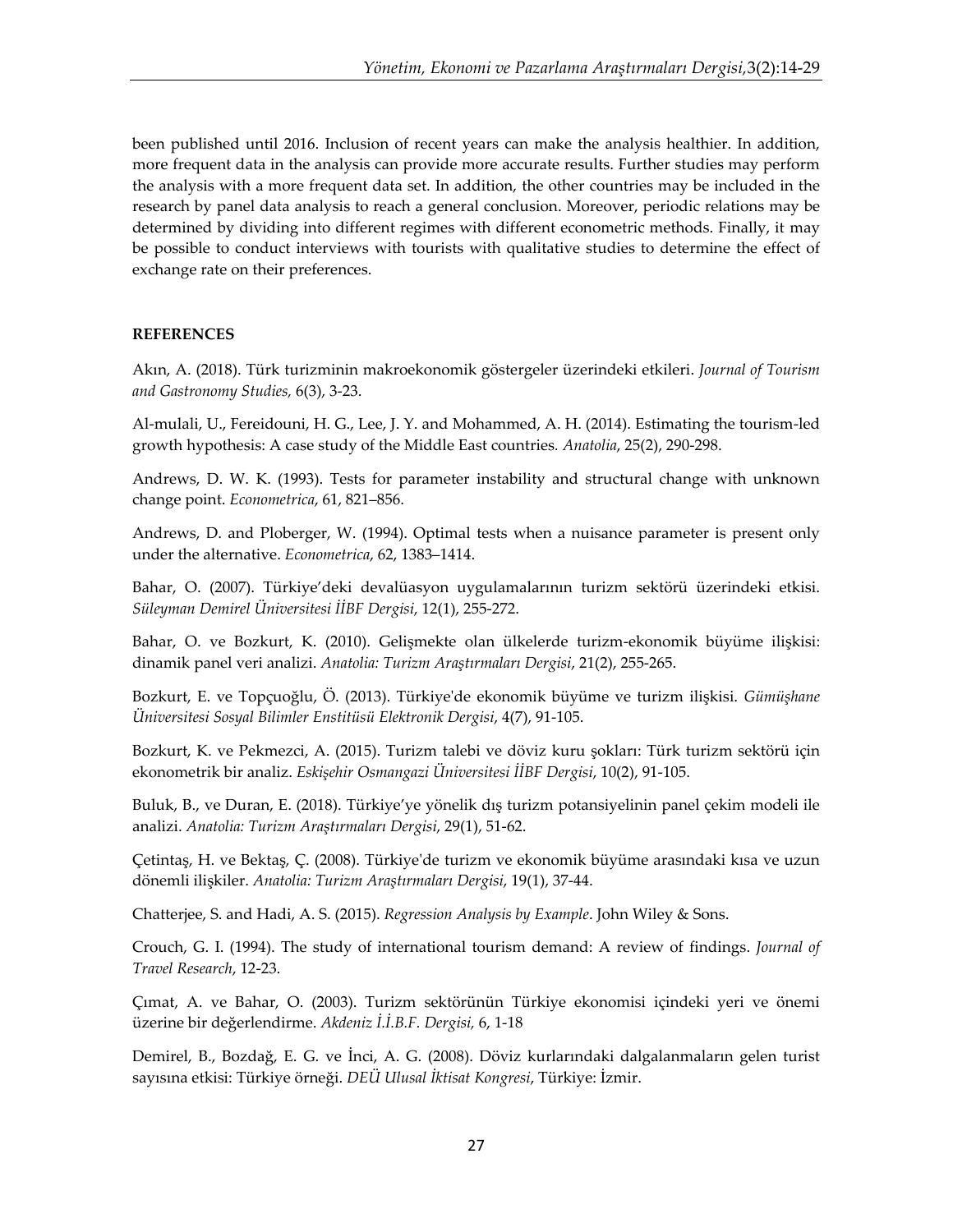Dickey, D. A. and Fuller, W. A. (1979). Distribution of the estimators for autoregressive time series with a unit root. *Journal of the American Statistical Association*, 74, 427–431.

Esquerdo, P. J. R. and Welc, J. (2018). *Applied Regression Analysis for Business*. Londra: Springer.

Gallego, M. S., Ledesma-Rodriguez, F. J. and Perez- Rodriguez, J. V. (2007). On the impact of exchange rate regimes on tourism. *Documentos de Economia y Finanzas Internacionales*, (pp. 1-16).

Gómez-Puig, M. and Sosvilla-Rivero, S. (2014). Causality and contagion in EMU sovereign debt markets. *International Review of Economics & Finance*, 33, 12-27.

Gujrati, D.N. (2004). *Basic Econometric (4th Ed.)*. New York: The McGraw-Hill Companies.

İçöz, O., Var, T. and Kozak, M. (1998). Tourism demand in Turkey. *Annals of Tourism Research*, 25(1), 236-240.

Kanca, O. C. (2015). Turizm gelirleri ve ekonomik büyüme: Türkiye örneği. *The Journal of Marmara Social Research*, 8, 1-14.

Kara, O., Çömlekçi, İ. ve Kaya, V. (2012). Turizm gelirlerinin çeşitli makro ekonomik göstergeler ile ilişkisi: Türkiye örneği (1992–2011). *AİBÜ-İİBF Ekonomik ve Sosyal Araştırmalar Dergisi.* 8(1), 75-100.

Karluk, R. (1997). *Türkiye Ekonomisi*. İstanbul: Beta Basım Yayım.

Kwiatkowski, D., Phillips, P.C.B., Schmidt, P. and Shin, Y. (1992). Testing the null hypothesis of stationarity against the alternative of a unit root. *Journal of Econometrics*, 54, 159-178.

Meo, M. S., Chowdhury, M. A. F., Shaikh, G. M., Ali, M., and Masood Sheikh, S. (2018). Asymmetric impact of oil prices, exchange rate, and inflation on tourism demand in Pakistan: New evidence from nonlinear ARDL. *Asia Pacific Journal of Tourism Research*, 23(4), 408-422.

Mervar, A. and Payne, J. E. (2007). Analysis of foreign tourism demand for Croatian destinations: long-run elasticity estimates. *Tourism Economics*, 13, 407-420.

Montgomery, D. C., Peck, E. A. and Vining, G. G. (2012). *Introduction to Linear Regression Analysis (Vol. 821).* London: John Wiley & Sons.

Öncel, A., İnal, A. G. V. ve Torusdağ, A. G. M. (2016). Türkiye'de reel döviz kuru-turizm gelirleri ilişkisi: 2003-2015 dönemi için ampirik bir uygulama. *Yüzüncü Yıl Üniversitesi İktisadi ve İdari Bilimler Fakültesi Dergisi,* 2, 125-142.

Özcan, C. C. (2015). Turizm gelirleri-ekonomik büyüme ilişkisinin simetrik ve asimetrik nedensellik yaklaşımı ile analizi: Türkiye örneği. *Erciyes Üniversitesi İktisadi ve İdari Bilimler Fakültesi Dergisi*, 46, 177-199.

Phillips, P.C.B. and Perron, P. (1988). Testing for unit root in time series regression. *Biometrica*, 75, 335-346.

Proença, S. and Soukiazi, E. (2008). Tourism as an economic growth factor: A case study for Southern European Countries. *Tourism Economics*, 14(4), 791–806.

Quandt, R. E. (1960). Tests of the hypothesis that a linear regression system obeys two separate regimes. *Journal of the American Statistical Association*, 55, 324–330.